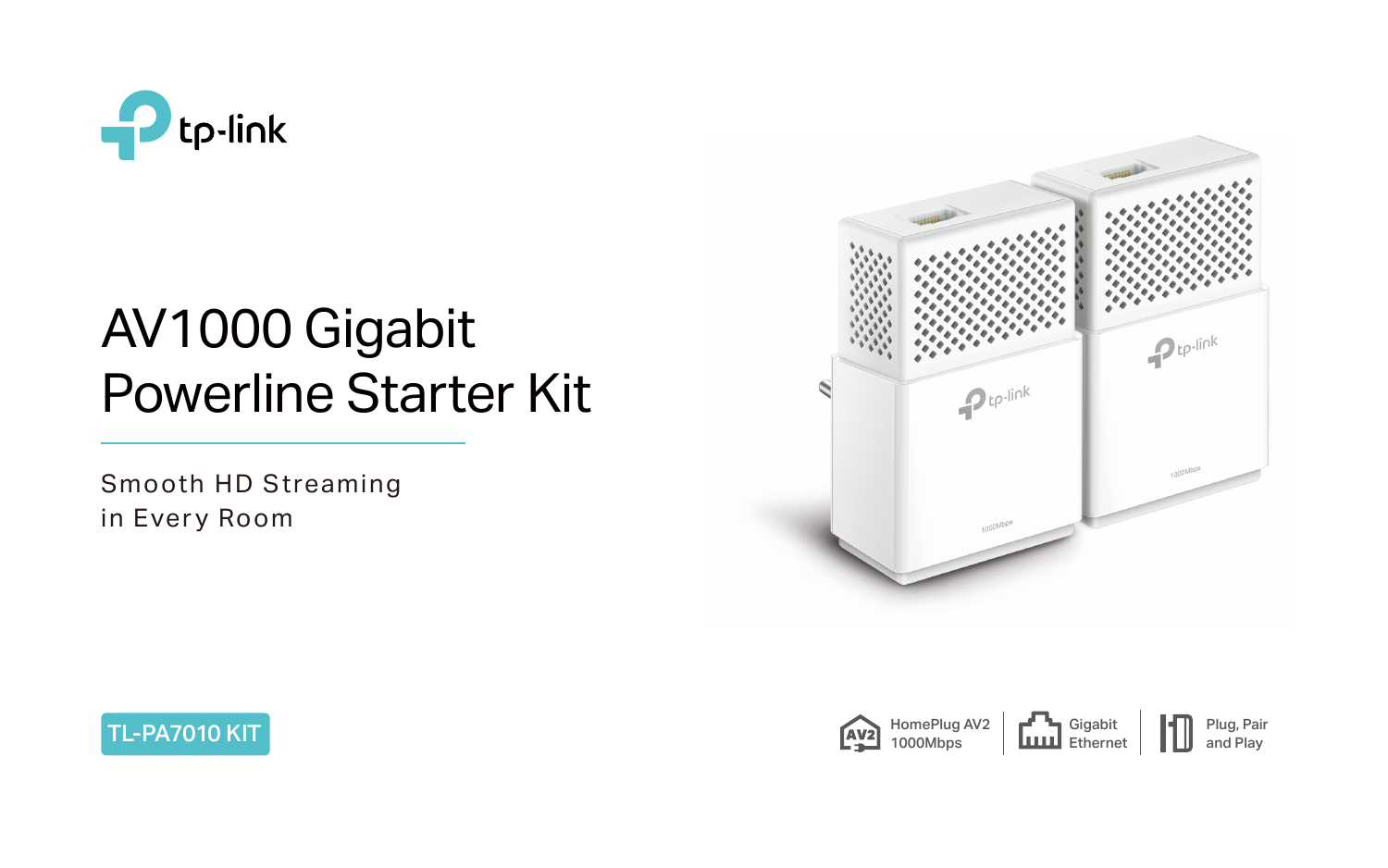The HomePlug AV2 standard creates high-speed data transfer rates of up to 1000Mbps to support all your online activities.

# **Highlights**

#### HomePlug AV2 Standard Compliant

 One Gigabit Ethernet port provides reliable high-speed wired connections for game consoles, smart TVs, STB and more.

#### Gigabit Ethernet for Fast Connections





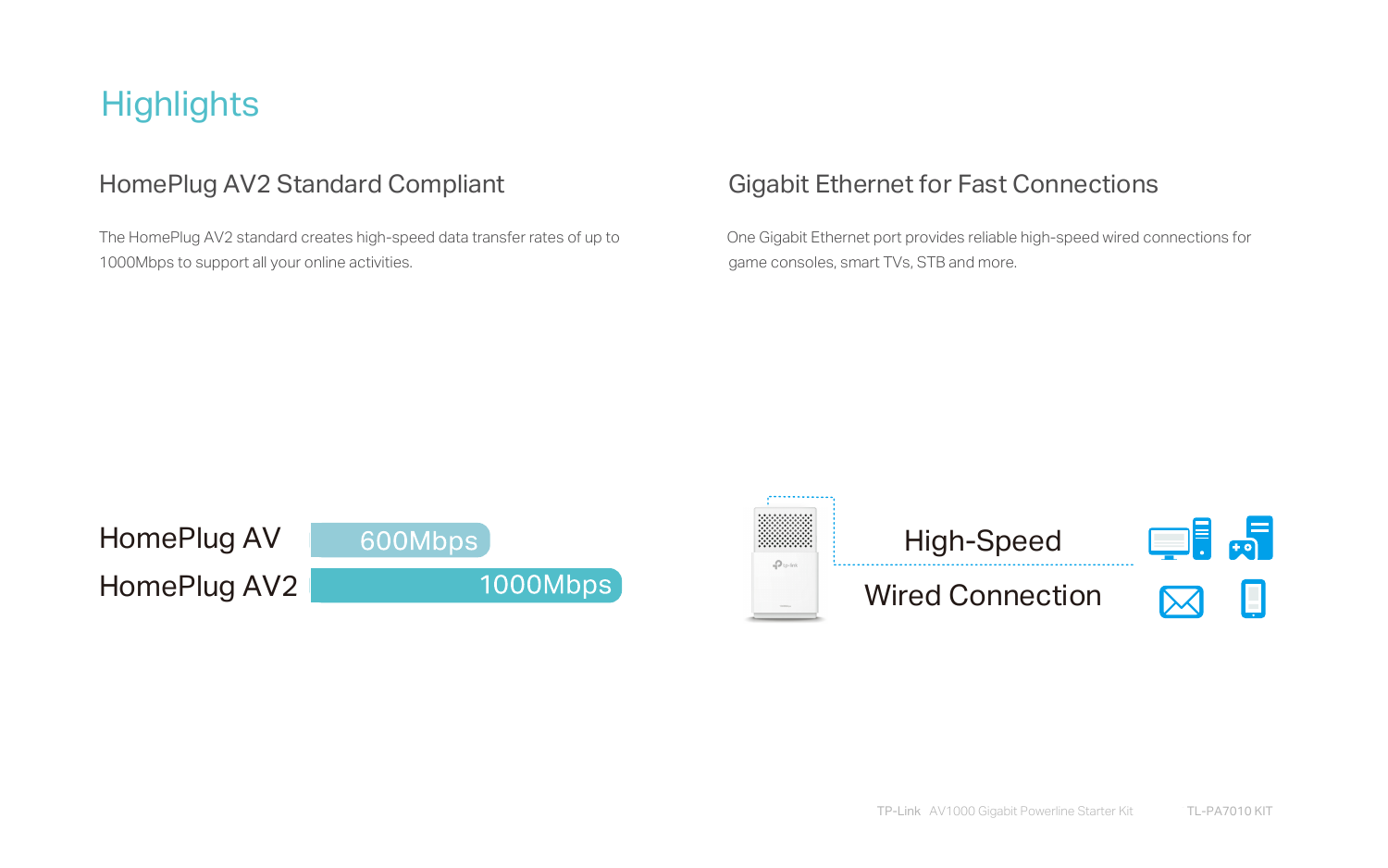# **Highlights**

### Plug, Pair and Play! Internet from Any Outlet

Powerline adapters and extenders must be deployed in a set of two or more.

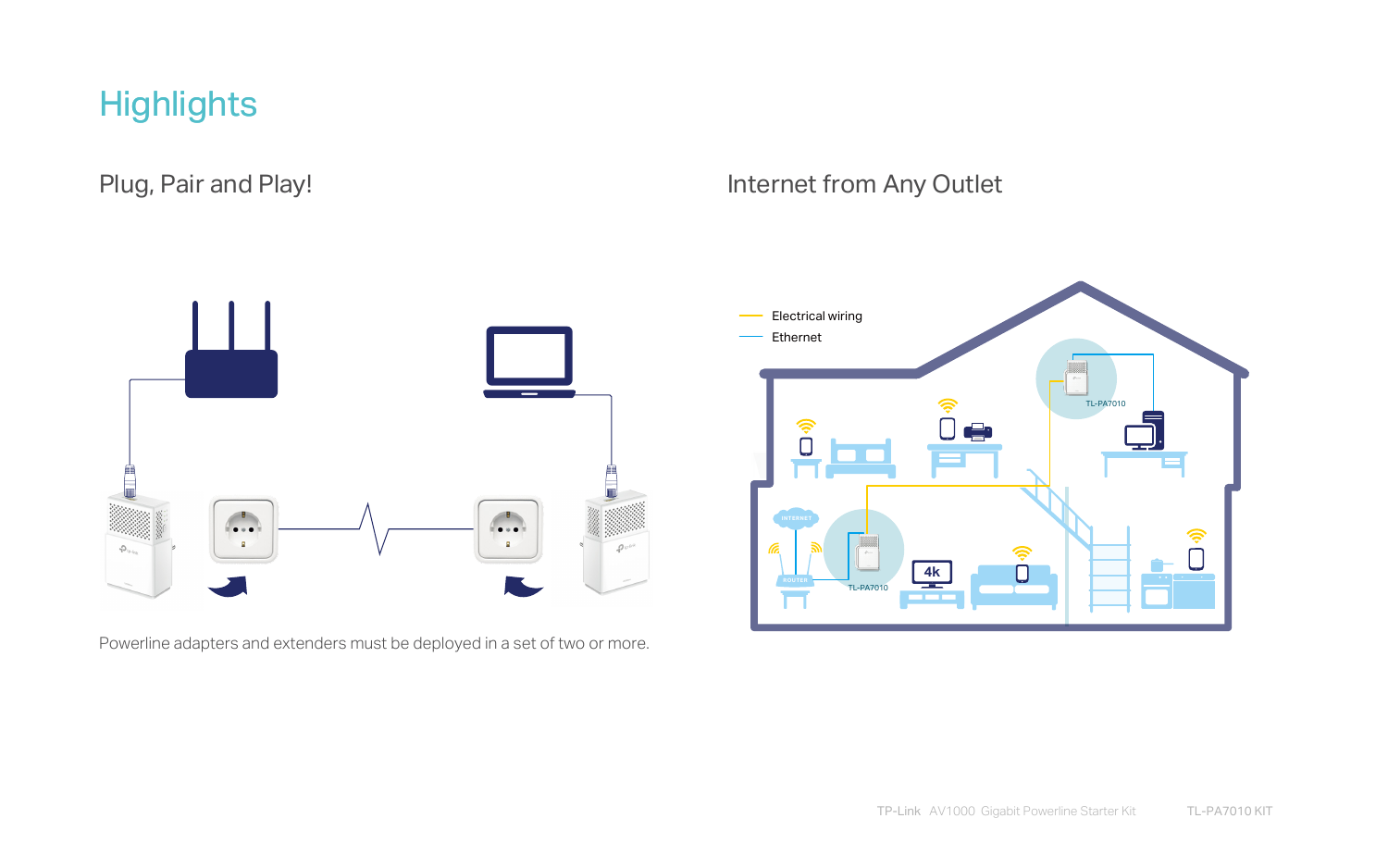- · Plug, pair and play Plug, pair and play, no configuration required
- · No new wires No new wires, use existing electrical wiring to expand your home network
- · TP-Link tpPLC Allows you to easily manage your network using the intuitive tpPLC App or the tpPLC Utility

· Pair Button – 128-bit AES encryption easily at a push of "Pair" Button



· Ultra-fast Powerline Speed – HomePlug AV2 standard compliant, high-speed data transfer rate of up to 1000Mbps, ideal for Ultra HD streaming and online gaming



## **Features**



· 300-meter Range – Up to 300-meter range over the household power circuit.





· Power Saving – Power Saving Mode helps reducing power consumption by up to 85%